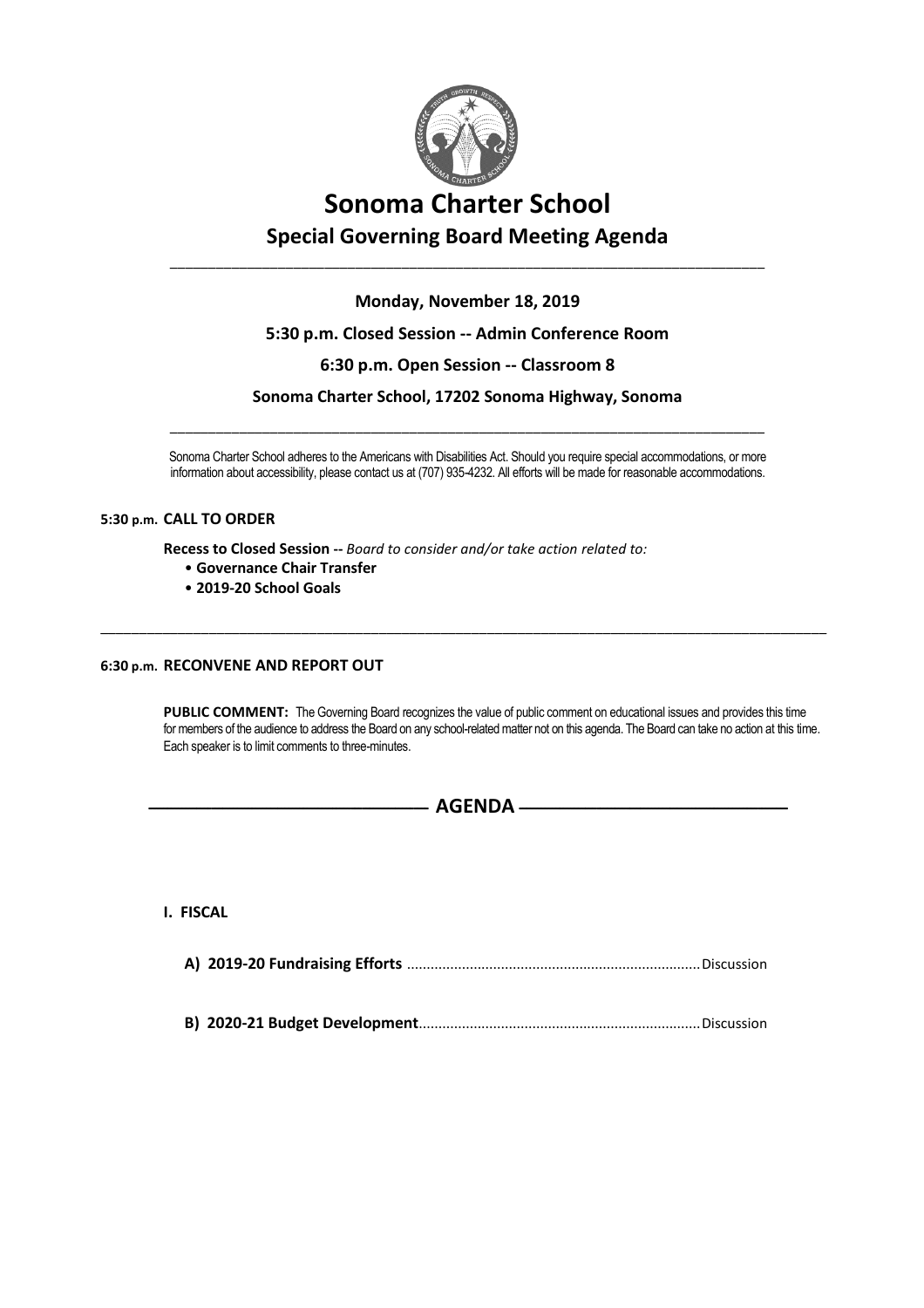

## **Sonoma Charter School Special Governing Board Meeting Minutes Monday, October 21, 2019 • 6:00 p.m. • Room 8**

**Open Session:** Meeting called to order at 6:05 p.m.

\_\_\_\_\_\_\_\_\_\_\_\_\_\_\_\_\_\_\_\_\_\_\_\_\_\_\_\_\_\_\_\_\_\_\_\_\_\_\_\_\_\_\_\_\_\_\_\_\_\_\_\_\_\_\_\_\_\_\_\_\_\_\_\_\_\_\_\_\_\_\_\_\_\_\_\_\_\_\_\_\_\_\_\_\_\_\_\_\_\_\_

**Attendance:**

Present: Greg Stubbs, Alex Wilkens, Lissa Turnbull, Rob Church, Elizabeth Link and Marc Elin, Director Absent: Barbara Brooks

**Public Present:** 

Tara Conover, Rachel Cisneros, Cameron Morris, Brandy Church, Kimmy Peterson, Katie Giller, Julie Calhoun

**Public Comment:** 

*None* \_\_\_\_\_\_\_\_\_\_\_\_\_\_\_\_\_\_\_\_\_\_\_\_\_\_\_\_\_\_\_\_\_\_\_\_\_\_\_\_\_\_\_\_\_\_\_\_\_\_\_\_\_\_\_\_\_\_\_\_\_\_\_\_\_\_\_\_\_\_\_\_\_\_\_\_\_\_\_\_\_\_\_\_\_\_\_\_\_\_\_\_\_\_

### **AGENDA ITEMS**

#### **I. GOVERNANCE**

|  | Greg Stubbs:<br>Lissa Turnbull:                                                       | I motion to approve the minutes from the September 30, 2019 Board Meeting.<br>I second. |  |  |
|--|---------------------------------------------------------------------------------------|-----------------------------------------------------------------------------------------|--|--|
|  |                                                                                       | Board Members: All approved Minutes from September 16, 2019 Board Meeting.              |  |  |
|  | II. FISCAL                                                                            |                                                                                         |  |  |
|  | A) RESOULUTION TO CLOSE FIELD TRIP BANK ACCOUNT (EXHIBIT 1)……………………………………………………Action |                                                                                         |  |  |
|  | Roll-call Vote:                                                                       |                                                                                         |  |  |
|  |                                                                                       |                                                                                         |  |  |
|  |                                                                                       |                                                                                         |  |  |
|  |                                                                                       |                                                                                         |  |  |
|  |                                                                                       |                                                                                         |  |  |
|  |                                                                                       |                                                                                         |  |  |
|  |                                                                                       |                                                                                         |  |  |
|  |                                                                                       |                                                                                         |  |  |
|  | Marc Flin                                                                             | Review of Closed Session discussion, highlights shared with nublic -- highest expense   |  |  |

Marc Elin Review of Closed Session discussion, highlights shared with public -- highest expense for the school is Special Education services and personnel, including support positions (Teaching Assistants, Student Advisors, Community Liaison)

- Gregg Stubbs If enrollment stays down then the value stays down, SVUSD predicts 8% decrease in enrollment by 2025, SCS is down by 9%, we had hoped to improve test scores with new programs, make us a magnet school, but we are a declining Valley, not predicted that we would pick up our enrollment (20 additional student would generate approximately \$225k in revenue). We need to talk about brainstorming ideas for founds, how to sell it, targeting amounts, parents don't know where their money is going (PTO or "the school"). We now have a "donate" button on the school website.
- Marc Elin The donate button is now on the website through PayPal -- donate once or donate monthly. We need to create a campaign targeting what matters most to parents.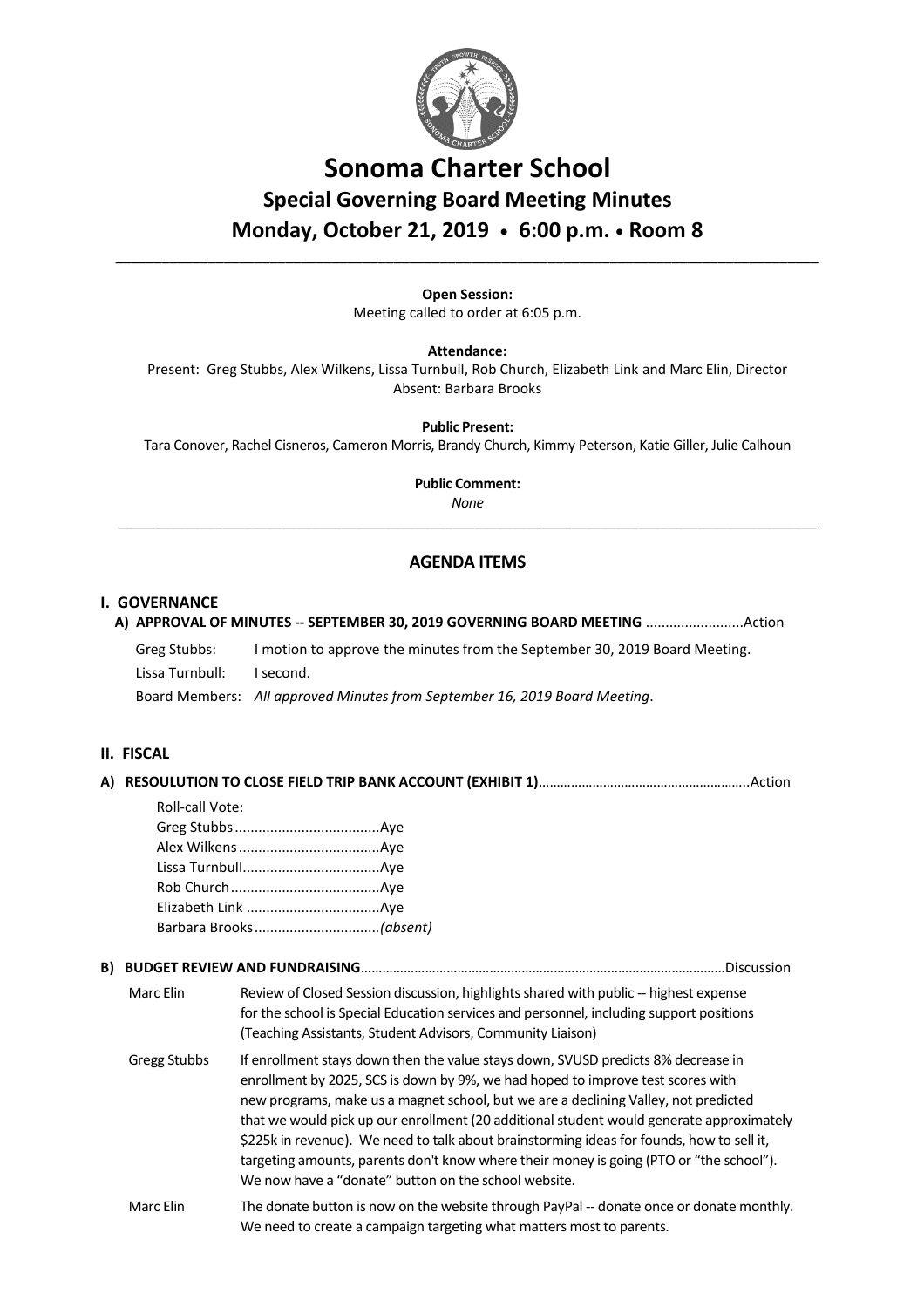| Rob Church            | There is no better time to advertise to donate, put on website, Parent Square.                                                                                                                                                                                                                                                                                                                                                                                                             |
|-----------------------|--------------------------------------------------------------------------------------------------------------------------------------------------------------------------------------------------------------------------------------------------------------------------------------------------------------------------------------------------------------------------------------------------------------------------------------------------------------------------------------------|
| <b>Brandy Church</b>  | Put it out there, we need to concentrate on this right now. Teachers need to advocate.                                                                                                                                                                                                                                                                                                                                                                                                     |
| Julie Calhoun         | I have done fundraising before for the school and it was consistent and all of the time,<br>drilling it down and even still people didn't know what we were raising money for, we need<br>to define it, say that we need money. It was not PTO but it was parent driven.                                                                                                                                                                                                                   |
| <b>Brandy Church</b>  | This has not been done for a long time, we can't reach out to the district, we have to work<br>as a community, it's going to feel really uncomfortable, parents some may turn away but<br>others will embrace it.                                                                                                                                                                                                                                                                          |
| Julie Calhoun         | We should reach out to old video from a previous parent that show why we started the school,<br>how it started and why we need to give.                                                                                                                                                                                                                                                                                                                                                    |
| Kimmy Peterson        | As a new parent to the school, I am eager but I don't know the financial program, I have<br>no idea where the money is going, I want to know where the money is going, email was<br>so much easier with the donating for the Jag-A-Thon.                                                                                                                                                                                                                                                   |
| Gregg Stubbs          | So you mean an email campaign?                                                                                                                                                                                                                                                                                                                                                                                                                                                             |
| Kimmy Peterson        | An email, media campaign.                                                                                                                                                                                                                                                                                                                                                                                                                                                                  |
| <b>Brandy Church</b>  | It has to be ongoing, people will see it as important but they want to know what is up and<br>coming for the school. We need to demonstrate and express what we are fighting for.                                                                                                                                                                                                                                                                                                          |
| Katie Giller          | I don't think people know there is a deficit.                                                                                                                                                                                                                                                                                                                                                                                                                                              |
| Kimmy Peterson        | I had no idea until I was told by others that there was a deficit. If you put this out on<br>Parent Square then you would have to stop all of the other information going out otherwise<br>it will get lost.                                                                                                                                                                                                                                                                               |
| Rob Church            | Newer parents are more likely to read the school communications.                                                                                                                                                                                                                                                                                                                                                                                                                           |
| <b>Cameron Morris</b> | Print things out, use Parent Square, use different ways to market it.                                                                                                                                                                                                                                                                                                                                                                                                                      |
| Kimmy Peterson        | Do we do matching with parents who own businesses in town?                                                                                                                                                                                                                                                                                                                                                                                                                                 |
| <b>Gregg Stubbs</b>   | That is a population that usually donates, but we have not had an ongoing matching<br>with local businesses.                                                                                                                                                                                                                                                                                                                                                                               |
| <b>Brandy Church</b>  | Alumni families are reaching out to donate and give back to SCS via Instagram, Facebook etc.<br>It has to be everywhere.                                                                                                                                                                                                                                                                                                                                                                   |
| Marc Elin             | We need people, we need to mobilize this.                                                                                                                                                                                                                                                                                                                                                                                                                                                  |
|                       | Brandy Church People don't know who the board members are, they need to warm up to you and trust you,<br>know that you are there.                                                                                                                                                                                                                                                                                                                                                          |
| Alex Wilkens          | This budget is going to be year after year after year, if Special Ed keeps going up and up,<br>we will need checks daily to be written, needs to be a bigger plan, fundraising is not going<br>to cover the deficit. It is a bigger picture you have to focus on.                                                                                                                                                                                                                          |
| Kimmy Peterson        | Do you have a grant writer?                                                                                                                                                                                                                                                                                                                                                                                                                                                                |
| Alex Wilkens          | No, we don't.                                                                                                                                                                                                                                                                                                                                                                                                                                                                              |
| Katie Giller          | We are deficit spending for this year? (Yes). There has to be a 3 year reserve as a cushion,<br>correct? (Yes)                                                                                                                                                                                                                                                                                                                                                                             |
| <b>Gregg Stubbs</b>   | ARC reading program will have some costs.                                                                                                                                                                                                                                                                                                                                                                                                                                                  |
| Julie Calhoun         | The $6th$ grade class is low in count this year, we are missing 20 kids in the middle school,<br>how can we build that small group of students, how can we make it for parents to want<br>their kids to stay here.                                                                                                                                                                                                                                                                         |
| Alex Wilkens          | Individualize attention, small classroom size.                                                                                                                                                                                                                                                                                                                                                                                                                                             |
| Gregg Stubbs          | In a sense we are a private school in a public school.                                                                                                                                                                                                                                                                                                                                                                                                                                     |
| Kimmy Peterson        | Do we have a TK program? (Yes)                                                                                                                                                                                                                                                                                                                                                                                                                                                             |
| <b>Brandy Church</b>  | We talked about that 20-20 campaign, start there, why are we not putting out that campaign<br>as a taste to families, we are going to meet our \$10k goal for Jag-A-Thon and it was in less<br>than a week. People want to give, why can't we just start with 20-20, it's not a ton of money<br>but more people will donate, people want to give and especially when they know what they<br>are after. The reality of this is this, and let people pick and choose what they want to give. |